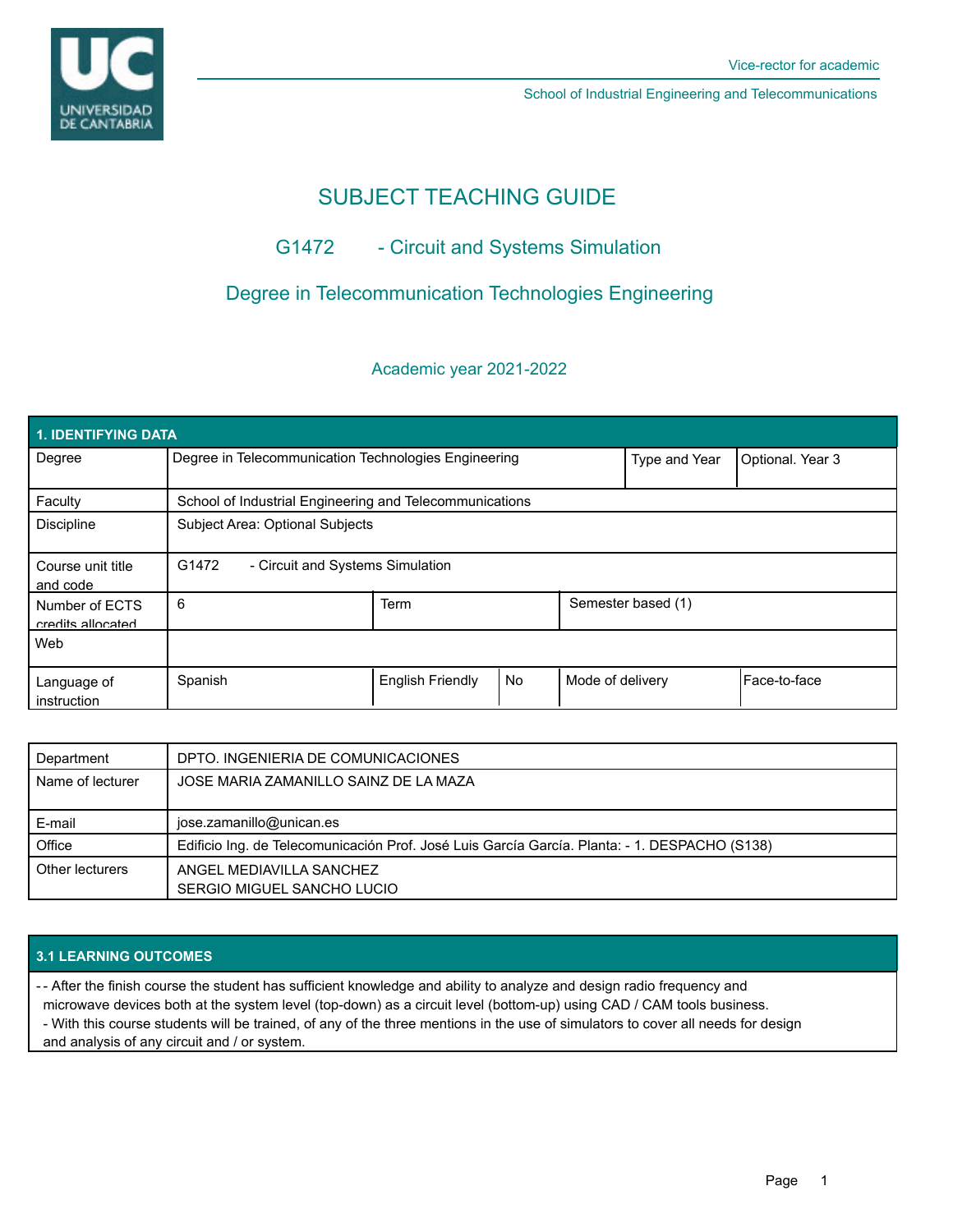

#### **4. OBJECTIVES**

The aim of this course is to learn to handle the most significant simulators for systems and circuits in current telecommunication systems. After a brief introduction on the history of radio, a revision of certain basic aspects for the development of the subject is made. The actual content of the course is divided into two blocks depending on the type of technology to use: system-level simulation, or circuit level simulation.

The aim of the system simulation is to provide students with sufficient knowledge to analyze and design systems and subsystems used for telecommunications

The objective of circuit simulation is to provide students with a basic knowledge to analyze and design communication circuits. Besides an introduction to electromagnetic simulation 2D, 2.5D and 3D will be made to simulate waveguide devices and antennas

#### **6. COURSE ORGANIZATION**

**CONTENTS** 

| 1 | Topic 1: INTRODUCTION TO COMMUNICATION SYSTEMS<br>Brief History of Communications. Definition of communication bands. Generic architecture of communications<br>systems. Unwanted signals. Transmission without distortion. Classification of telecommunication systems<br>Topic 2: COMMUNICATION SYSTEMS SIMULATION<br>Circuits and Systems Simulation: Geneys Agilent, Agilent ADS and AWR Microwave Office.<br>Topic 3: MICROWAVE WAVEGUIDE DEVICES. Microwave passive waveguide devices Microwave: combiners, dividers<br>(splitters), circulators, directional couplers, impedance inverters, Hybrid Filters. |
|---|--------------------------------------------------------------------------------------------------------------------------------------------------------------------------------------------------------------------------------------------------------------------------------------------------------------------------------------------------------------------------------------------------------------------------------------------------------------------------------------------------------------------------------------------------------------------------------------------------------------------|
| 2 | Topic 4: Introduction to circuit simulation<br>Brief history of the circuit simulators. Circuit simulators classic: PSPICE and Electronic Workbench.<br>Topic 5: ADVANCED CIRCUIT SIMULATORS Simulators Advanced Circuits: Keysight Genesys, Keysight ADS and<br>AWR Microwave Office.<br>Topic 6: ELECTROMAGNETIC SIMULATORS 2D EM simulator (Empower), 2,5D EM simulator (Momentum) and 3D.<br>(Keysight EMPro, HFSS, CST). Simulation of waveguides and antennas.                                                                                                                                               |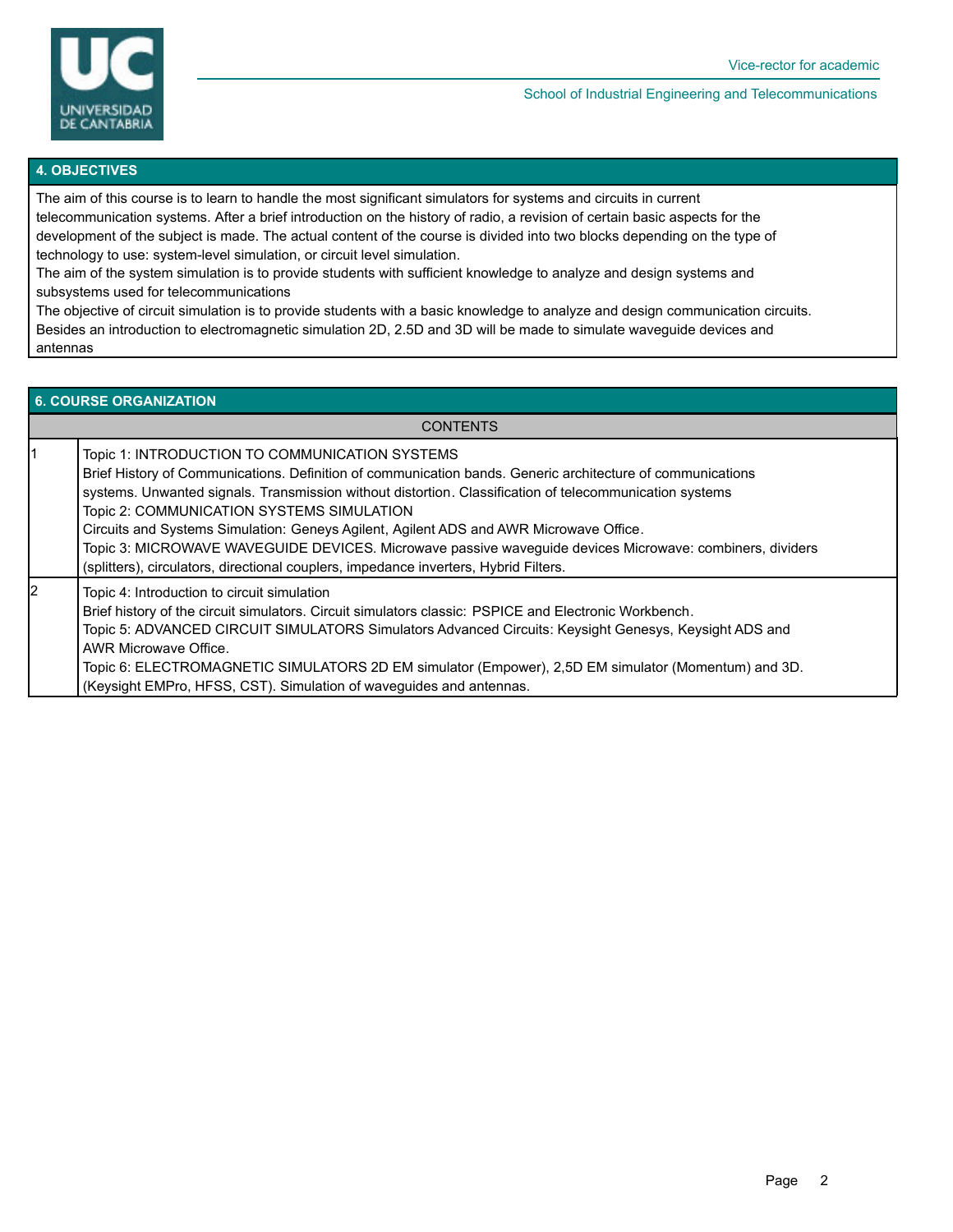

| Final Eval.<br><b>Type</b><br>Reassessn<br><b>Description</b>                                                                                                                                                                                                                                                     | $\%$   |
|-------------------------------------------------------------------------------------------------------------------------------------------------------------------------------------------------------------------------------------------------------------------------------------------------------------------|--------|
| <b>No</b><br>Yes<br>Laboratory evaluation<br>Evaluation using an assesment about all practical<br>class-problems, simulations of this designs, made<br>by the student.                                                                                                                                            | 40,00  |
| <b>Work</b><br><b>No</b><br>Yes<br>Continuous evaluation<br>The methodology is the continuous evaluation, both<br>individual and group activities are evaluated. The<br>continuous assessment include 100% of the<br>evaluation of the subject, and requires the delivery<br>of the problems and the realization. | 60,00  |
| <b>TOTAL</b>                                                                                                                                                                                                                                                                                                      | 100.00 |

#### **Observations**

Continuous evaluation

The methodology is the continuous evaluation, both individual and group activities are evaluated. The continuous assessment include 100% of the evaluation of the subject, and requires the delivery of the problems and the realization of the labs and classroom simulation. The contents of evaluation have a note from 0 to 10. To pass the course requires 5.0 The average of all assessment activities.

The following shows in detail the process of continuous evaluation mentioned in the previous paragraph:

1 - Testing Classroom

Differentiated test or control in each thematic block is performed. The total score of tests in classroom get the average of the tests performed.

2 - Evaluation Classroom Practics + Problems + Scripts

Each practice will be evaluated at the end of it.

The total score of practices is obtained from the average of each of the practices + scripts them.

3 - Total Continuous Assessment Rating Classroom Test score ............. 60% Rating Practices ...................... 40%

4 - Comments:

The student that has passed the subjectby continuous evaluation does not have to take the final exam of the course unless you want up note. In this case you can only take into account the final exam grade. In this final exam it will be added 10% of the average grade of paragraph 3, provided they have passed the 7 over 10 on continuous assessment, saturating the total mark + continuous examination in 10 out of 10.

#### Final exam

1 - A written examination of problems and issues will have two distinct parts corresponding to the two thematic blocks , which will be graded by the teachers who have taught for each thematic block theory is performed. Students who present the final exam must be submitted problems, problems and simulation practices.

2 - Total Rating final exam:

Written exam score ....................................... 75% Rating most practical problems simulation .... 25%

The remote evaluation of the works, laboratory practical exercises and written tests is foreseen, in the event that a new health alert by COVID-19 makes it impossible to carry out the evaluation in person.